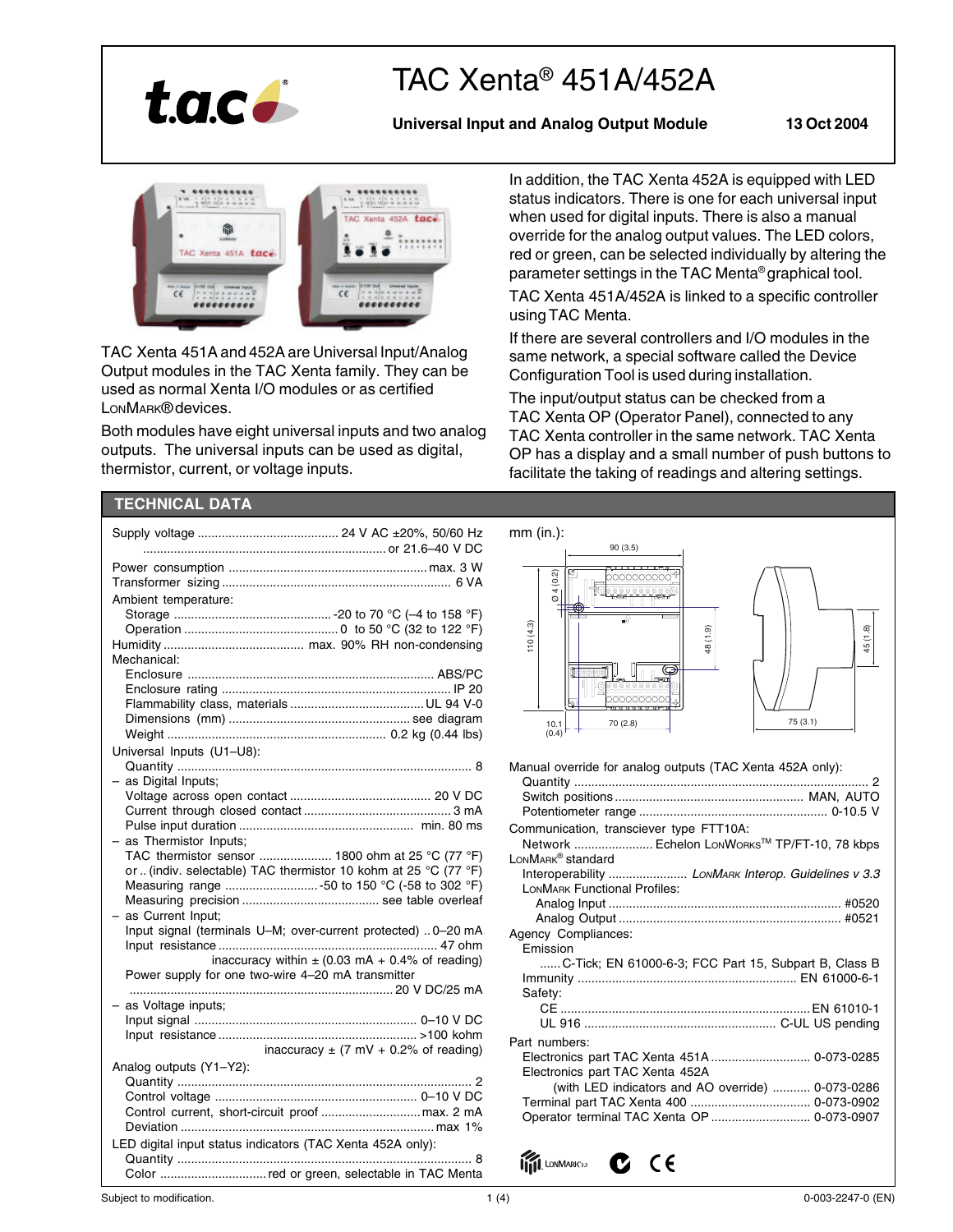The TAC Xenta 451A/452A consists of a terminal and a circuit board mounted together (figure 1). All terminations of field wires are made to the terminal. Thus, the electronics may be removed for service without affecting the terminal connections.

#### **Universal Inputs**

The Universal Inputs can be individually configured as Analog or Digital Inputs, or as pulse counters. A high and a low limit can be set for each Universal Input. If configured as Digital Inputs, the Universal Inputs may be used for sensing switch positions.

The Universal Input types are selected via the application program.

### **Analog Outputs**

There are two Analog Outputs to control actuators and the connection to controllers. No external power supply is required.

# **MOUNTING CABLES**

TAC Xenta 451A/452A is cabinet mounted on a TS 35 mm DIN rail EN 50022. The Input/ Output module consists of two parts: a terminal with screw terminals and electronics with circuit boards. To simplify installation, the terminal can be pre-mounted in the cabinet (see figure 1).

If the module is wall mounted, a wide range of standardized boxes are available.



#### **LED indicators**

There are two general LED indicators on the front of the module. One is red and lights up if there is a hardware fault. The other is green and blinks to indicate that the device is online.

TAC Xenta 452A is equipped with eight status indicators, one for each universal input used as a DI.

The corresponding LED can be configured in TAC Menta to light up either when the input status is ON or when it is OFF.

The 452A status indicator colors, red or green, can be selected individually by altering the settings in TAC Menta.

Pulses are always indicated with green LEDs.

There are two additinal switches that can be used to manually override the analog outputs. In the MAN case a value of 0-10 V is set with a potentiometer.

G and G0:

Min. wire size of 0.75 mm<sup>2</sup> (18 AWG). C1 and C2:

The TP/FT-10, 78 kbps system allows the user to wire the control devices with virtually no topology restrictions. The max. wire distance in one segment depends on the type of wire and the topology.

For network segments installed as bus topology, using the Belden 85102 cable, the max. cable length is 2700 m (9000 ft.). For other applications, please refer to the TAC Xenta Network guide.

The wires are polarity insensitive, but must be a twisted-pair.

Terminals U1–U8, Y1–Y2:

Min. wire size 0.25 to 0.75 mm2 (18 to 22 AWG).

Max. cable length 20 to 200 m (66 to 660 ft.). (Please refer to the 0-004-7771 TAC Xenta 400 I/O Modules handbook for details).

## **INSTALLATION**

There is a label on the front of the module with both the numbers and the names of the terminals (1 C1, 2 C2 and so on). The numbers are also stamped on the plastic of the terminal part.

#### **Service pin**

To simplify network commissioning, there is a service pin on the electronic unit which, when pressed, identifies the unit on the network.

The unique Neuron ID is printed on a label on the rear of the unit.

### **LONWORKS connection**

TAC Xenta 300/400 controllers and I/Omodules communicate with each other using a common bus, Echelon LONWORKS™ TP/FT-10, Free Topology, 78 kbps. A number of controllers can form a network and exchange data.

Additional I/O units can also be connected to the network.

An I/O unit can only be associated with one controller.

**Terminal connections**

**MAINTENANCE**

in third party equipment.

using a dry cloth.

Caring for the controller includes keeping it dry and keeping it clean

The LONTALK™ protocol makes it possible to use Network Variables (NVs; for example I/O values) defined

| Term.<br>no. | Term.<br>name        | Description       |
|--------------|----------------------|-------------------|
| 1            | G                    | 24 V AC/DC        |
| 2<br>3       | G <sub>0</sub><br>C1 | <b>LONWORKS</b>   |
|              |                      |                   |
| 4            | C2                   | TP/FT-10, 78 kbps |
| 5            | U1                   | Universal input   |
| 6            | м                    | Measurem, neutral |
| 7            | U2                   | Universal input   |
| 8            | UЗ                   | Universal input   |
| 9            | м                    | Measurem, neutral |
| 10           | 14 ا                 | Universal input   |
|              |                      |                   |

| Term.<br>no.                                             | Term.<br>name                                              | Description                                                                                                                                                                      |
|----------------------------------------------------------|------------------------------------------------------------|----------------------------------------------------------------------------------------------------------------------------------------------------------------------------------|
| 11<br>12<br>13<br>14<br>15<br>16<br>17<br>18<br>19<br>20 | Υ1<br>м<br>Y2<br>U5<br>м<br>U6<br>U7<br>м<br>U8<br>20 V DC | Analog output<br>Output neutral<br>Analog output<br>Universal input<br>Measurem, neutral<br>Universal input<br>Universal input<br>Measurem. neutral<br>Universal input<br>Supply |
|                                                          |                                                            |                                                                                                                                                                                  |

**COMMUNICATION THERMISTOR INPUTS**

Precision, measurement input: -50 to -30 °C (-58 to -22 °F) ..................................... ±1.5 °C (±2.7 °F) -30 to ±0 °C (-22 to +32 °F) ..................................... ±0.5 °C (±0.9 °F) ±0 to +50 °C (32 to 122 °F)  $\therefore$  ±0.2 °C (±0.4 °F) 50 to 100 °C (122 to 212 °F) ..................................... ±0.5 °C (±0.9 °F) 100 to 150 °C (212 to 302 °F) ..................................... ±1.5 °C (±2.7 °F)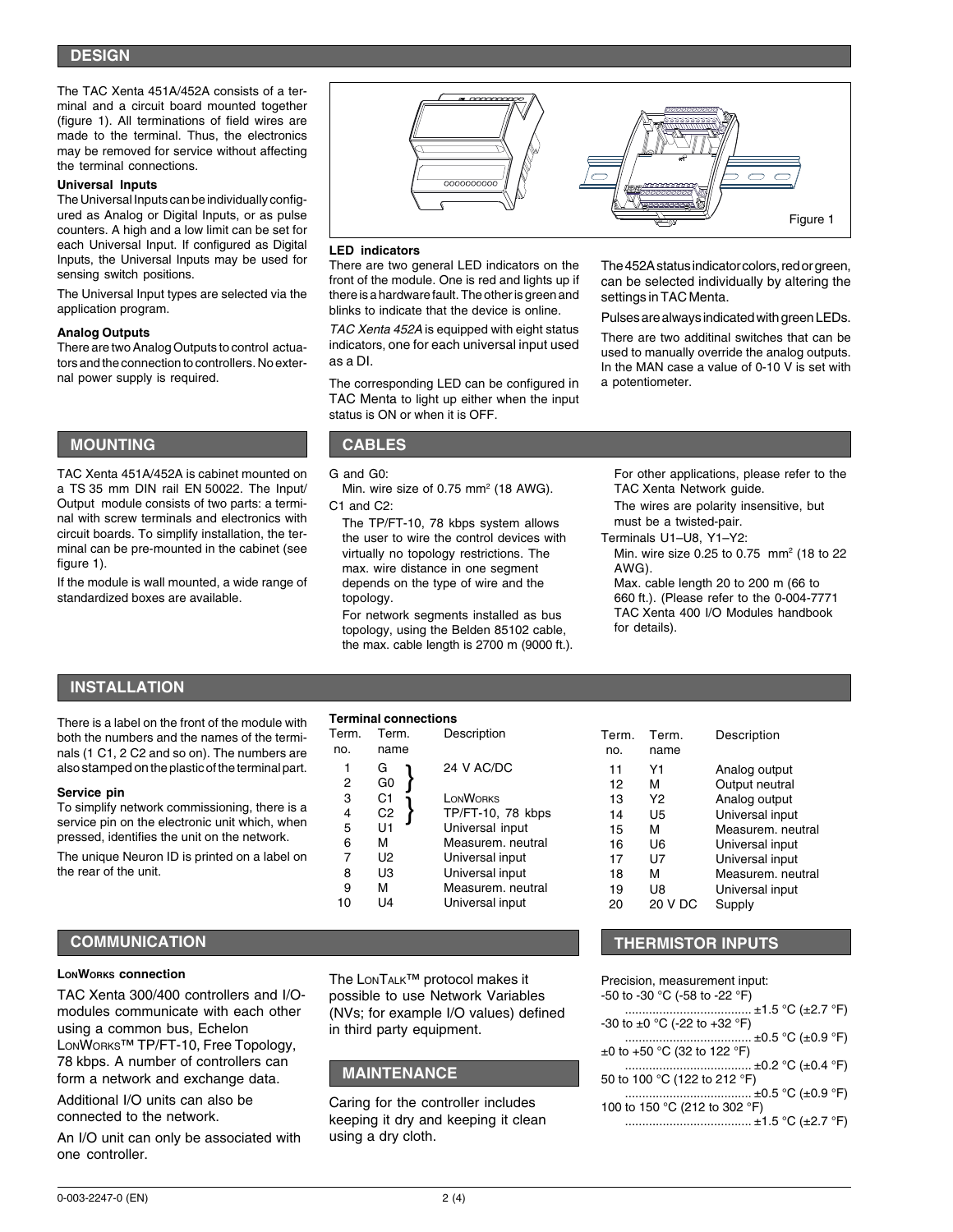